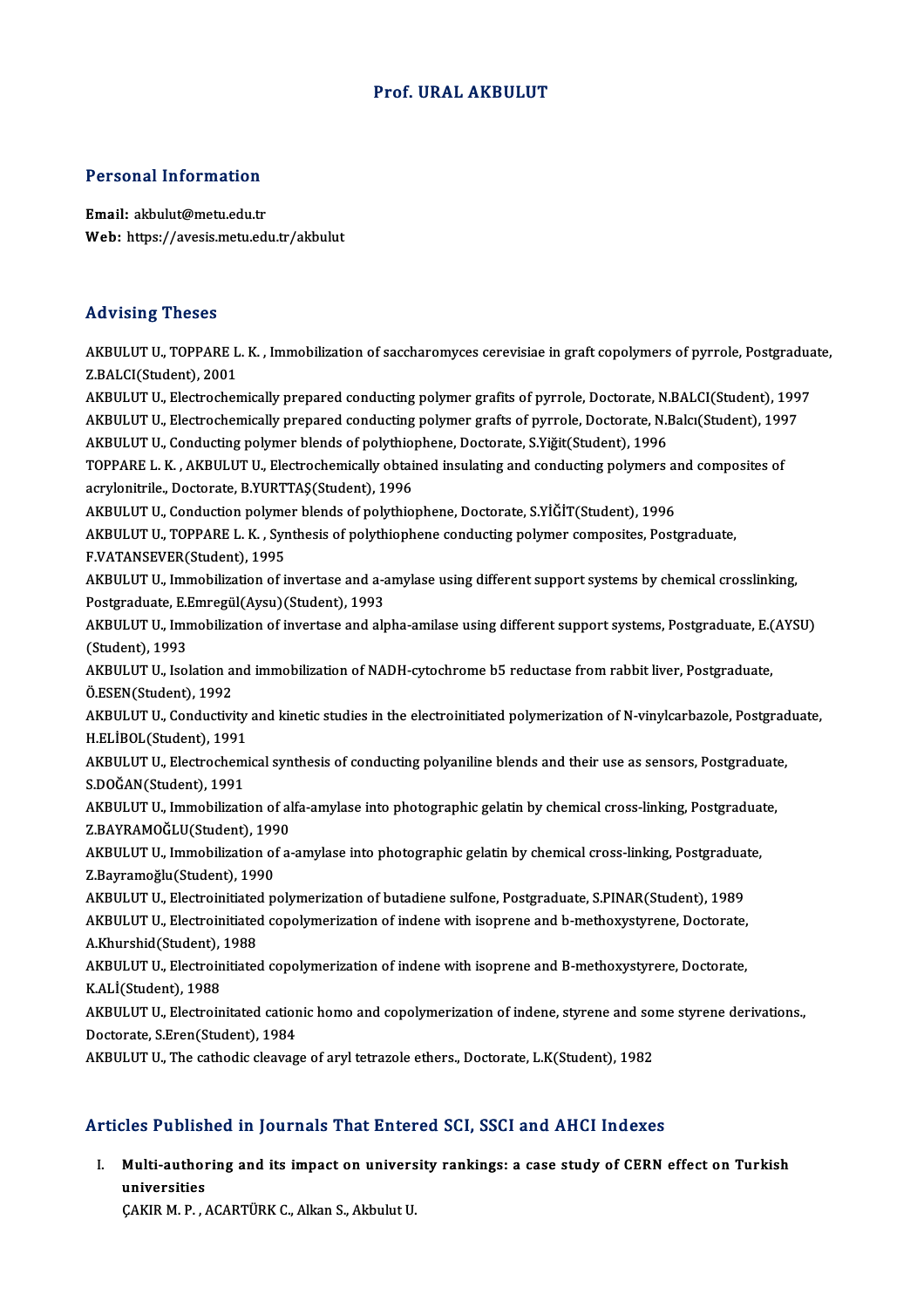STUDIES IN HIGHER EDUCATION, vol.44, no.6, pp.1052-1068, 2019 (Journal Indexed in SSCI)<br>UPAP TR: a national rapking for Turkish universities based on asademia performa

- STUDIES IN HIGHER EDUCATION, vol.44, no.6, pp.1052-1068, 2019 (Journal Indexed in SSCI)<br>II. URAP-TR: a national ranking for Turkish universities based on academic performance STUDIES IN HIGHER EDUCATION, vol.44, no.6, pp.1052-1068, 20<br>URAP-TR: a national ranking for Turkish universities bas<br>Alasehir O., ÇAKIR M. P. , ACARTÜRK C., BAYKAL N., AKBULUT U.<br>SCIENTOMETPICS vol.101, no.1, np.159, 178, URAP-TR: a national ranking for Turkish universities based on acade and the Scientifics, vol.101, no.1, pp.159-178, 2014 (Journal Indexed in SCI)<br>SCIENTOMETRICS, vol.101, no.1, pp.159-178, 2014 (Journal Indexed in SCI)<br>The Alasehir O., ÇAKIR M. P. , ACARTÜRK C., BAYKAL N., AKBULUT U.<br>SCIENTOMETRICS, vol.101, no.1, pp.159-178, 2014 (Journal Indexed in SCI)<br>III. The conductive polyaniline/poly(ethylene terephthalate) composite fabrics<br>Kutanis SCIENTOMETRICS, vol.101, no.1, pp.159-178, 2014 (Journal Indexed in SCI)
- The conductive polyaniline/poly(ethylene terephthalate) composite fabrics<br>Kutanis S., Karakisla M., Akbulut U., Sacak M.<br>COMPOSITES PART A-APPLIED SCIENCE AND MANUFACTURING, vol.38, no.2, pp.609-614, 2007 (Journal Indexed<br> Kutanis<br>COMPO<br>in SCI)<br>Polyas COMPOSITES PART A-APPLIED SCIENCE AND MANUFACTURING, vol.38, no.2, pp.609<br>in SCI)<br>IV. Polyacrylamide-gelatine carrier system used for invertase immobilization<br>Emperul E. Sungur S. Althulut II
- in SCI)<br>Pol<mark>yacrylamide-gelatine carr</mark><br>Emregul E., Sungur S., Akbulut U.<br>FOOD CHEMISTPY vel 97, ne 4, r Polyacrylamide-gelatine carrier system used for invertase immobi<br>Emregul E., Sungur S., Akbulut U.<br>FOOD CHEMISTRY, vol.97, no.4, pp.591-597, 2006 (Journal Indexed in SCI)<br>Immobilization of slugese exidese onte solatin for FOOD CHEMISTRY, vol.97, no.4, pp.591-597, 2006 (Journal Indexed in SCI)
- Emregul E., Sungur S., Akbulut U.<br>FOOD CHEMISTRY, vol.97, no.4, pp.591-597, 2006 (Journal Indexed in SCI)<br>V. Immobilization of glucose oxidase onto gelatin for biosensor construction<br>Emregul E., Sungur S., Akbulut U. Immobilization of glucose oxidase onto gelatin for biosensor construction<br>Emregul E., Sungur S., Akbulut U.<br>JOURNAL OF BIOMATERIALS SCIENCE-POLYMER EDITION, vol.16, no.4, pp.505-519, 2005 (Journal Indexed in SCI)<br>Immobiliz Emregul E., Sungur S., Akbulut U.<br>JOURNAL OF BIOMATERIALS SCIENCE-POLYMER EDITION, vol.16, no.4, pp.505<br>VI. Immobilization of yeast cells in several conducting polymer matrices<br>Raki Z. Akbulut U. Tonnare J. Alkan S. Bakin
- JOURNAL OF BIOMATERIALS SCIENCE-POLYMER EDITIO<br>Immobilization of yeast cells in several conducting<br>Balci Z., Akbulut U., Toppare L., Alkan S., Bakir U., Yagci Y.<br>JOURNAL OF MACROMOLECULAR SCIENCE BURE AND AL VI. Immobilization of yeast cells in several conducting polymer matrices<br>Balci Z., Akbulut U., Toppare L., Alkan S., Bakir U., Yagci Y.<br>JOURNAL OF MACROMOLECULAR SCIENCE-PURE AND APPLIED CHEMISTRY, vol.39, no.3, pp.183-197 Balci Z., Akbulut U., Toppare L., Alkan S., Bakir U., Yagci Y. JOURNAL OF MACROMOLECULAR SCIENCE-PURE AND APPLIED CHEMISTRY, vol.39, no.3, pp.183-197, 2002<br>(Journal Indexed in SCI)<br>VII. Immobilization of invertase in conducting polypyrrole polytetrahydrofuran graft polymer matrices<br>Vi
- Kizilyar N., Akbulut U., Toppare L., Ozden M., Yagci Y. Immobilization of invertase in conducting polypyrrole polytetrahyon<br>Kizilyar N., Akbulut U., Toppare L., Ozden M., Yagci Y.<br>SYNTHETIC METALS, vol.104, no.1, pp.45-50, 1999 (Journal Indexed in SCI)<br>Conducting polymer compos SYNTHETIC METALS, vol.104, no.1, pp.45-50, 1999 (Journal Indexed in SCI)
- VIII. Conducting polymer composites of polypyrrole and a poly(arylene ether ketone)<br>Selampinar F., Akbulut U., Toppare L. Conducting polymer composites of polypyrrole and a poly(arylene ether ketone)<br>Selampinar F., Akbulut U., Toppare L.<br>POLYMER-PLASTICS TECHNOLOGY AND ENGINEERING, vol.37, no.3, pp.295-302, 1998 (Journal Indexed in SCI)<br>Flast
- Selampinar F., Akbulut U., Toppare L.<br>POLYMER-PLASTICS TECHNOLOGY AND ENGINEERING, vol.37, no.3, pp.295-302, 1998 (Journal Indexed in SCI)<br>IX. Electrically conductive polymer grafts prepared by electrochemical polymerizati POLYMER-PLASTICS TECHNOLOGY AND ENGINEERING, vol.37, no.3, pp.295-302, 1998 (Journal polymerizat<br>Electrically conductive polymer grafts prepared by electrochemical polymerizat<br>poly[(methyl methacrylate)-co-(2-(N-pyrrolyl) IX. Electrically conductive polymer grafts prepared by electrochemical polymerization of pyrrole onto<br>poly[(methyl methacrylate)-co-(2-(N-pyrrolyl) ethyl methacrylate)] electrodes<br>Balci N., Akbulut U., Toppare L., Stanke D poly[(methyl methacrylate)-co-(2-(N-pyrrolyl) ethyl methacrylate)] electrodes Balci N., Akbulut U., Toppare L., Stanke D., Hallensleben M.<br>TURKISH JOURNAL OF CHEMISTRY, vol.22, no.1, pp.73-80, 1998 (Journal Indexed in SCI)<br>X. Electrochemically obtained insulating and conducting polymers and composit
- TURKISH JOURNAL OF CHEMIST<br>Electrochemically obtained in<br>Yilmaz B., Akbulut U., Toppare L.<br>JOURNAL OF MACROMOLECULA Electrochemically obtained insulating and conducting polymers and composites of acrylonitrile<br>Yilmaz B., Akbulut U., Toppare L.<br>JOURNAL OF MACROMOLECULAR SCIENCE-PURE AND APPLIED CHEMISTRY, no.2, pp.261-291, 1998 (Journal<br> Yilmaz B., Akbulut U., Toppare L.<br>JOURNAL OF MACROMOLECULAR SCIENCE-PURE AND APPLIED CHEMISTRY, no.2, pp.261-291, 1998 (Journal<br>Indexed in SCI) JOURNAL OF MACROMOLECULAR SCIENCE-PURE AND APPLIED CHEMISTRY<br>Indexed in SCI)<br>XI. Polypyrrole grafts synthesized via electrochemical polymerization<br>Boki N. Tennare J. Althulut U. Storke D. Hollanglabon M.
- Indexed in SCI)<br>Polypyrrole grafts synthesized via electrochemical<br>Balci N., Toppare L., Akbulut U., Stanke D., Hallensleben M.<br>JOUPMAL OF MACROMOLECULAR SCIENCE BURE AND AR Polypyrrole grafts synthesized via electrochemical polymerization<br>Balci N., Toppare L., Akbulut U., Stanke D., Hallensleben M.<br>JOURNAL OF MACROMOLECULAR SCIENCE-PURE AND APPLIED CHEMISTRY, no.10, pp.1727-1739, 1998 (Journa Balci N., Toppar<br>JOURNAL OF MA<br>Indexed in SCI)<br>Spontanoous JOURNAL OF MACROMOLECULAR SCIENCE-PURE AND APPLIED CHEMISTRY, no.10, pp.1727-1739, 1998 (Journal<br>Indexed in SCI)<br>XII. Spontaneous copolymerization of maleic anhydride and N-vinylimidazole in 1,4-dioxane .1. Charge<br>transfor
- Indexed in SCI)<br>Spontaneous copolymerization of maleic anhydride and N-v<br>transfer complexation and kinetics of the copolymerization<br>Cokeel C. Hasiasly B. Akbulut II Spontaneous copolymerization<br>transfer complexation and ki<br>Goksel C., Hacioglu B., Akbulut U.<br>JOUPNAL OF POLYMER SCIENCE Goksel C., Hacioglu B., Akbulut U.

JOURNAL OF POLYMER SCIENCE PART A-POLYMER CHEMISTRY, vol.35, no.17, pp.3735-3743, 1997 (Journal Indexed in SCI) JOURNAL OF POLYMER SCIENCE PART A-POLYMER CHEMISTRY, vol.35, no.17, pp.3735-3743, 1997 (Journal<br>Indexed in SCI)<br>XIII. Synthesis of a hexafluoropropylidene-bis(phthalic anhydride)-based polyimide and its conducting<br>nolymer

Indexed in SCI)<br>Synthesis of a hexafluoropropylidene-<br>polymer composites with polypyrrole<br>Selemninar E. Althulut II, Vilmer T. Cunger Synthesis of a hexafluoropropylidene-bis(phthalic<br>polymer composites with polypyrrole<br>Selampinar F., Akbulut U., Yilmaz T., Gungor A., Toppare L.<br>JOUPMAL OF POLYMER SCIENCE RART A POLYMER CHEM

polymer composites with polypyrrole<br>Selampinar F., Akbulut U., Yilmaz T., Gungor A., Toppare L.<br>JOURNAL OF POLYMER SCIENCE PART A-POLYMER CHEMISTRY, vol.35, no.14, pp.3009-3016, 1997 (Journal<br>Indexed in SCI) Selampinar F., Akbulut U., Yilmaz T., Gungor A., Toppare L. JOURNAL OF POLYMER SCIENCE PART A-POLYMER CHEMISTRY, vol.35, no.14, pp.3009-3016, 1997 (Jour<br>Indexed in SCI)<br>XIV. Polypyrrole grafts with poly[(methyl methacrylate)-co-(2-(N-pyrrolyl) ethyl methacrylate)]<br>Polsi N. Althulut

- Indexed in SCI)<br>Polypyrrole grafts with poly[(methyl methacrylate)<br>Balci N., Akbulut U., Toppare L., Stanke D., Hallensleben M.<br>MATERIALS RESEARCH RULLETIN, vol 22, no 10, nn 1449 Polypyrrole grafts with poly[(methyl methacrylate)-co-(2-(N-pyrrolyl) ethyl methac<br>Balci N., Akbulut U., Toppare L., Stanke D., Hallensleben M.<br>MATERIALS RESEARCH BULLETIN, vol.32, no.10, pp.1449-1458, 1997 (Journal Indexe
- Balci N., Akbulut U., Toppare L., Stanke D., Hallensleben M.<br>MATERIALS RESEARCH BULLETIN, vol.32, no.10, pp.1449-1458, 199<br>XV. Immobilization of invertase in conducting polymer matrices<br>Selemnings E. Althulut II. Orden M. MATERIALS RESEARCH BULLETIN, vol.32, no.1<br>I<mark>mmobilization of invertase in conducting</mark><br>Selampinar F., Akbulut U., Ozden M., Toppare L.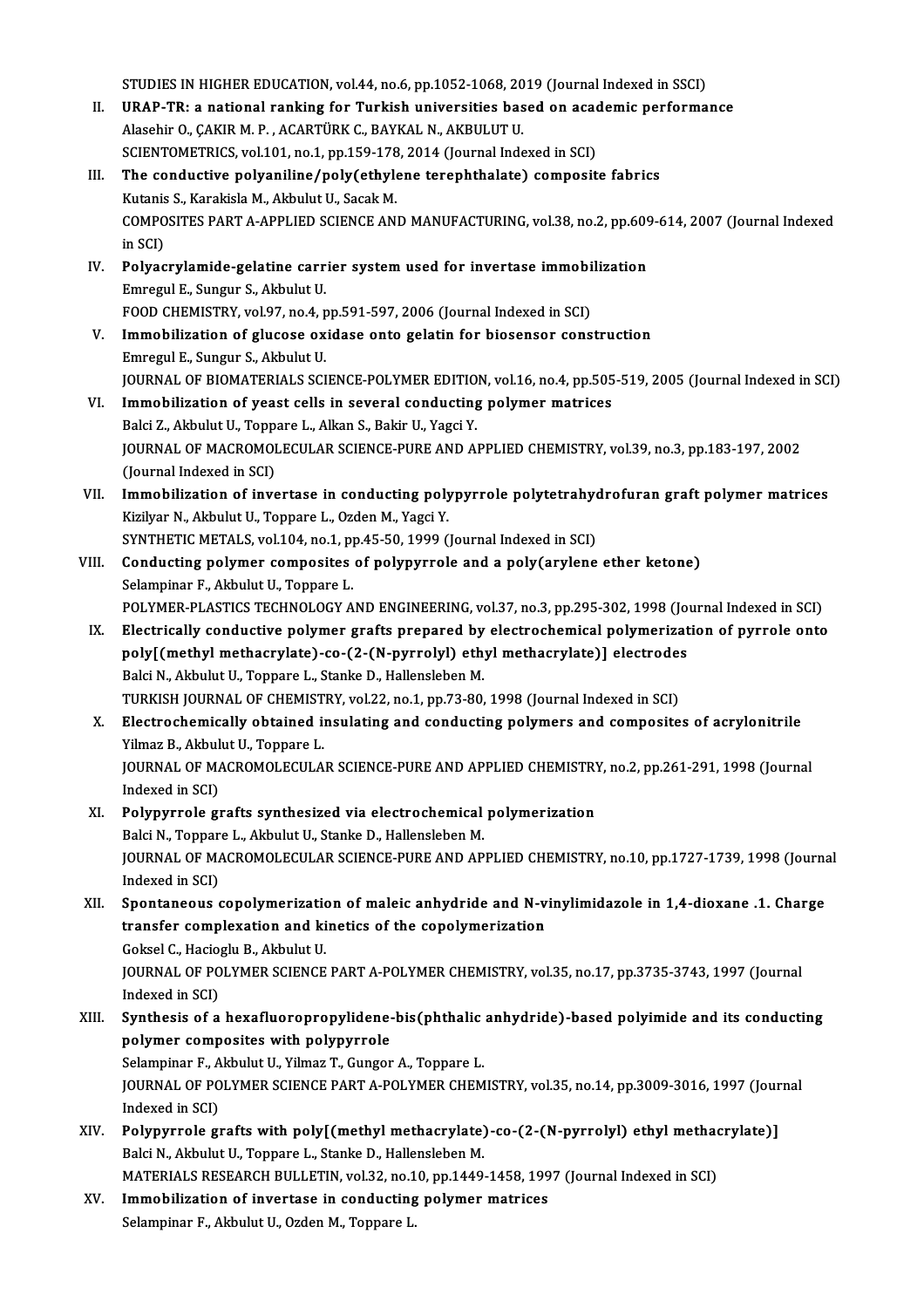BIOMATERIALS, vol.18, no.17, pp.1163-1168, 1997 (Journal Indexed in SCI)<br>Synthesis of a novel nely(awlene ether ketene) and its conducting BIOMATERIALS, vol.18, no.17, pp.1163-1168, 1997 (Journal Indexed in SCI)<br>XVI. Synthesis of a novel poly(arylene ether ketone) and its conducting composites with polypyrrole BIOMATERIALS, vol.18, no.17, pp.1163-1168, 1997 (Jour<br>Synthesis of a novel poly (arylene ether ketone) an<br>Selampinar F., Akbulut U., Yildiz E., Gungor A., Toppare L. Synthesis of a novel poly(arylene ether ketone) and its conducting of Selampinar F., Akbulut U., Yildiz E., Gungor A., Toppare L.<br>SYNTHETIC METALS, vol.89, no.2, pp.111-117, 1997 (Journal Indexed in SCI)<br>Conducting polymer Selampinar F., Akbulut U., Yildiz E., Gungor A., Toppare L.<br>SYNTHETIC METALS, vol.89, no.2, pp.111-117, 1997 (Journal Indexed i<br>XVII. Conducting polymer composites of polypyrrole and polyimide<br>Selampinar F., Akbulut U., To SYNTHETIC METALS, vol.89, no.2, pp.111-117, 1997 (Journal Indexed in SCI) Conducting polymer composites of polypyrrole and polyimide<br>Selampinar F., Akbulut U., Toppare L.<br>SYNTHETIC METALS, vol.84, pp.185-186, 1997 (Journal Indexed in SCI)<br>A nurolygis mass spectrometry study of polythiophane - Na XVIII. A pyrolysis mass spectrometry study of polythiophene - Natural rubber and polythiophene -<br>Synthetic rubber conducting polymer composites SYNTHETIC METALS, vol.84, pp.185-186, 1997 (Journal)<br>A pyrolysis mass spectrometry study of polythiop<br>Synthetic rubber conducting polymer composites<br>Vigit S. HACALOČLU LAKPULUTU Tennere L Yigit S., HACALOĞLU J., AKBULUT U., Toppare L. Synthetic rubber conducting polymer composites<br>Yigit S., HACALOĞLU J., AKBULUT U., Toppare L.<br>Synthetic Metals, vol.84, pp.205-206, 1997 (Journal Indexed in SCI)<br>Thermal degradation of noluthiophene natural rubber and XIX. Thermal degradation of polythiophene-natural rubber and polythiophene-synthetic rubber Synthetic Metals, vol.84, pp.205-206,<br>Thermal degradation of polythic<br>conducting polymer composites<br>HACALOČLUJ, Vičit S. AVPULUTU HACALOĞLU J., Yiğit S., AKBULUT U., Toppare L. conducting polymer composites<br>HACALOĞLU J., Yiğit S., AKBULUT U., Toppare L.<br>Polymer, vol.38, no.20, pp.5119-5124, 1997 (Journal Indexed in SCI)<br>Conducting polymer composites of polynyruals and polyinde XX. Conducting polymer composites of polypyrrole and polyindene<br>Bozkurt A., Akbulut U., Toppare L. Polymer, vol.38, no.20, pp.5119-5<br>**Conducting polymer composit**<br>Bozkurt A., Akbulut U., Toppare L.<br>SYNTUETIC METALS, vol.92, no.1 SYNTHETIC METALS, vol.82, no.1, pp.41-46, 1996 (Journal Indexed in SCI) Bozkurt A., Akbulut U., Toppare L.<br>SYNTHETIC METALS, vol.82, no.1, pp.41-46, 1996 (Journal Indexed in SCI)<br>XXI. Conducting composites of polypyrrole with polytetramethylbisphenol A carbonate<br>Kelevgisch: E. Althulut II. Top SYNTHETIC METALS, vol.82, no.1, pp.<br>Conducting composites of polypy<br>Kalaycioglu E., Akbulut U., Toppare L.<br>JOUPNAL OF APPLIED POLYMED SCU Conducting composites of polypyrrole with polytetramethylbisphenol A carbonate<br>Kalaycioglu E., Akbulut U., Toppare L.<br>JOURNAL OF APPLIED POLYMER SCIENCE, vol.61, no.7, pp.1067-1075, 1996 (Journal Indexed in SCI)<br>Effect of Kalaycioglu E., Akbulut U., Toppare L.<br>JOURNAL OF APPLIED POLYMER SCIENCE, vol.61, no.7, pp.1067-1075, 1996 (Journal Indexed in SCI)<br>XXII. Effect of chromium salts on invertase immobilization onto carboxymethylcellulose-ge **JOURNAL**<br>Effect of<br>system<br>Emroqul Emregul E., Sungur S., Akbulut U. system<br>Emregul E., Sungur S., Akbulut U.<br>BIOMATERIALS, vol.17, no.14, pp.1423-1427, 1996 (Journal Indexed in SCI)<br>Conducting polymer, composites of polythiophone with potural and Emregul E., Sungur S., Akbulut U.<br>BIOMATERIALS, vol.17, no.14, pp.1423-1427, 1996 (Journal Indexed in SCI)<br>XXIII. Conducting polymer composites of polythiophene with natural and synthetic rubbers<br>Vigit S. HACALOČLU LAKRULU BIOMATERIALS, vol.17, no.14, pp.1423-1427, 19<br>Conducting polymer composites of polythi<br>Yigit S., HACALOĞLU J., AKBULUT U., Toppare L. Conducting polymer composites of polythiophene with natura<br>Yigit S., HACALOĞLU J., AKBULUT U., Toppare L.<br>Synthetic Metals, vol.79, no.1, pp.11-16, 1996 (Journal Indexed in SCI)<br>Conductive polygpiline poly(methyl methogyul Yigit S., HACALOĞLU J., AKBULUT U., Toppare L.<br>Synthetic Metals, vol.79, no.1, pp.11-16, 1996 (Journal Indexed in SCI)<br>XXIV. Conductive polyaniline poly(methyl methacrylate) films obtained by electropolymerization<br>Kara Synthetic Metals, vol.79, no.1, pp.:<br>Conductive polyaniline poly (1<br>Karakisla M., Sacak M., Akbulut U.<br>JOUPMAL OF APPLIED POLYMEP. Conductive polyaniline poly(methyl methacrylate) films obtained by electropolymerizatio<br>Karakisla M., Sacak M., Akbulut U.<br>JOURNAL OF APPLIED POLYMER SCIENCE, vol.59, no.9, pp.1347-1354, 1996 (Journal Indexed in SCI)<br>A nur Karakisla M., Sacak M., Akbulut U.<br>JOURNAL OF APPLIED POLYMER SCIENCE, vol.59, no.9, pp.1347-1354, 1996 (Journal Ind<br>XXV. A pyrolysis mass spectrometry study of polythiophene-polyamide composites<br>Votanssuer E. AKPULUT U. T JOURNAL OF APPLIED POLYMER SCIENCE, vol.59, no.9, pp.<br>A pyrolysis mass spectrometry study of polythiophe<br>Vatansever F., AKBULUT U., TOPPARE L. K. , HACALOĞLU J.<br>Polymar vol.37, no.7, np.1103,1107,1996 (Journal Indove A pyrolysis mass spectrometry study of polythiophene-poly<br>Vatansever F., AKBULUT U., TOPPARE L. K. , HACALOĞLU J.<br>Polymer, vol.37, no.7, pp.1103-1107, 1996 (Journal Indexed in SCI)<br>A sendusting sempesite of polythiophenes Vatansever F., AKBULUT U., TOPPARE L. K., HACALOĞLU J.<br>Polymer, vol.37, no.7, pp.1103-1107, 1996 (Journal Indexed in SCI)<br>XXVI. A conducting composite of polythiophene: Synthesis and characterization<br>Vetansever E. Haselesk Polymer, vol.37, no.7, pp.1103-1107, 1996 (Journ<br>A conducting composite of polythiophene: S<br>Vatansever F., Hacaloglu J., Akbulut U., Toppare L.<br>Polymer International vol.41, no.3, nn.337, 344, 14 A conducting composite of polythiophene: Synthesis and characteriza<br>Vatansever F., Hacaloglu J., Akbulut U., Toppare L.<br>Polymer International, vol.41, no.3, pp.237-244, 1996 (Journal Indexed in SCI)<br>STARU ITV AND STORACE C Vatansever F., Hacaloglu J., Akbulut U., Toppare L.<br>Polymer International, vol.41, no.3, pp.237-244, 1996 (Journal Indexed in SCI)<br>XXVII. STABILITY AND STORAGE-CONDITIONS OF NADH-CYTOCHROME B5 REDUCTASE CROSS-LINKED IN Polymer International, vol.41, no.3, pp.237-2<br>STABILITY AND STORAGE-CONDITIONS<br>GELATIN BY CHROMIUM(III) ACETATE<br>VILDIBIM O AKPULUTIL ABING E SUNCUL STABILITY AND STORAGE-CONDITIONS OF<br>GELATIN BY CHROMIUM(III) ACETATE<br>YILDIRIM O., AKBULUT U., ARINC E., SUNGUR S.<br>PIOMATEPIALS vol.15, no.9, np.597,592,1994. GELATIN BY CHROMIUM(III) ACETATE<br>YILDIRIM O., AKBULUT U., ARINC E., SUNGUR S.<br>BIOMATERIALS, vol.15, no.8, pp.587-592, 1994 (Journal Indexed in SCI)<br>PELATIONSHIP PETWEEN CATHODIC PEAK POTENTIALS AND TI YILDIRIM O., AKBULUT U., ARINC E., SUNGUR S.<br>BIOMATERIALS, vol.15, no.8, pp.587-592, 1994 (Journal Indexed in SCI)<br>XXVIII. RELATIONSHIP BETWEEN CATHODIC PEAK POTENTIALS AND THEORETICALLY CALCULATED LUMO<br>ENERGIES OF SOM BIOMATERIALS, vol.15, no.8, pp.587-592, 1994 (Journal Indexed in S<br>RELATIONSHIP BETWEEN CATHODIC PEAK POTENTIALS AND<br>ENERGIES OF SOME 2-PHENYL BENZOXAZOLE DERIVATIVES<br>CULLUM YALCIN L SENER E TURKER L CELERLN AKRULUT U GULLUM.,YALCINI.,SENERE.,TURKERL.,CELEBIN.,AKBULUTU. BULLETIN DES SOCIETES CHIMIOUES BELGES, vol.103, no.3, pp.87-90, 1994 (Journal Indexed in SCI) GULLU M., YALCIN I., SENER E., TURKER L., CELEBI N., AKBULUT U.<br>BULLETIN DES SOCIETES CHIMIQUES BELGES, vol.103, no.3, pp.87-90, 1994 (Journal Indexed in SCI)<br>XXIX. IMMOBILIZATION OF BETA-GALACTOSIDASE ONTO GELATIN BY GLUT BULLETIN DES SOCIETES CHI<br>IMMOBILIZATION OF BET*I*<br>CHROMIUM(III) ACETATE<br>SUNCUB S. A*V*EULUT U **IMMOBILIZATION OF<br>CHROMIUM(III) ACET<br>SUNGUR S., AKBULUT U.<br>JOUPNAL OF CHEMICAL** CHROMIUM(III) ACETATE<br>SUNGUR S., AKBULUT U.<br>JOURNAL OF CHEMICAL TECHNOLOGY AND BIOTECHNOLOGY, vol.59, no.3, pp.303-306, 1994 (Journal Indexed in<br>SCI) SUNGUR S. AKBULUT U XXX. A CONDUCTING COMPOSITE OF POLYPYRROLE .1. SYNTHESIS AND CHARACTERIZATION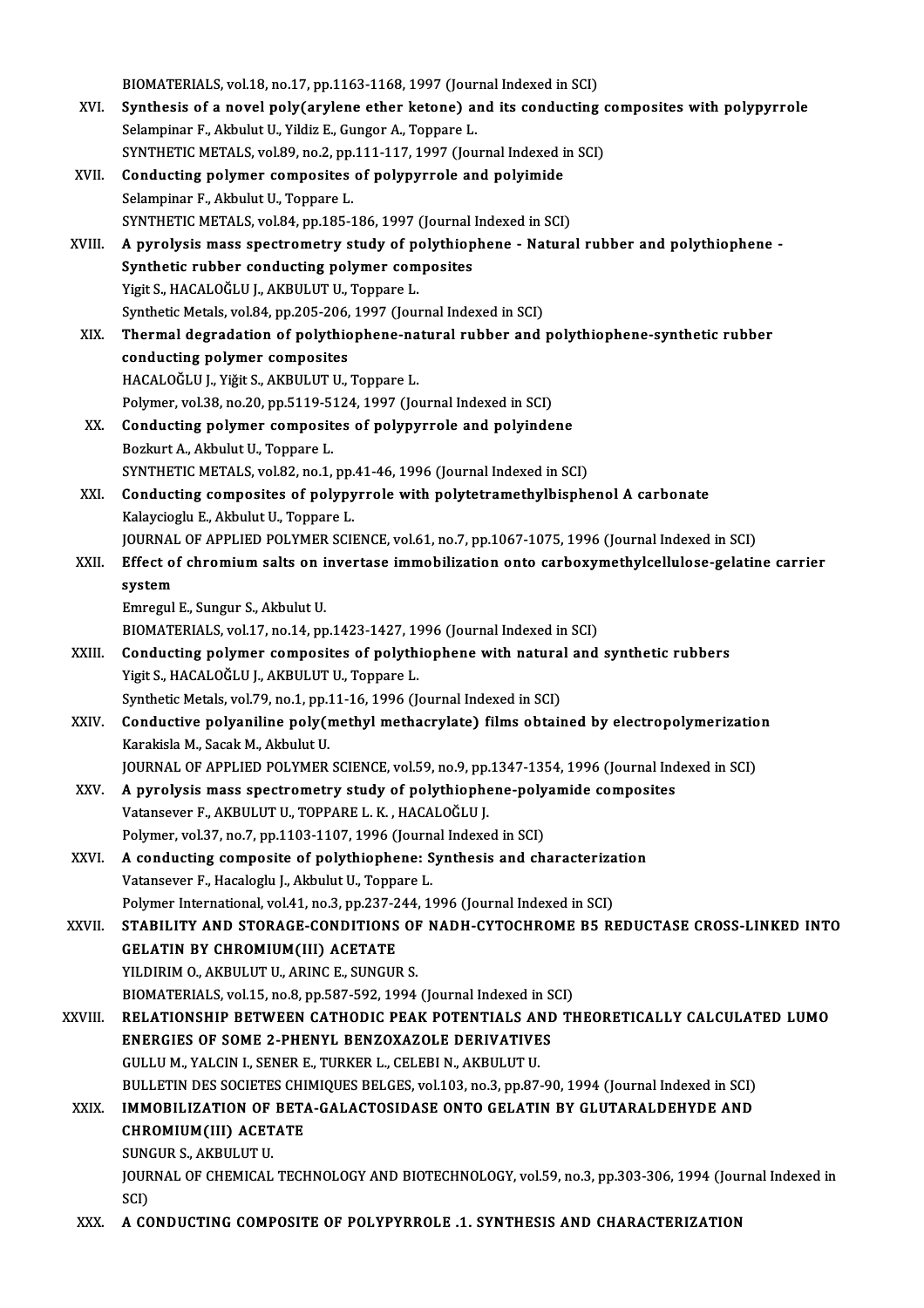SELAMPINAR F., AKBULUT U., YALCIN T., SUZER S., TOPPARE L. SYNTHETIC METALS, vol.62, no.3, pp.201-206, 1994 (Journal Indexed in SCI) SELAMPINAR F., AKBULUT U., YALCIN T., SUZER S., TOPPARE L.<br>SYNTHETIC METALS, vol.62, no.3, pp.201-206, 1994 (Journal Indexed in SCI)<br>XXXI. IMMOBILIZATION OF NADH-CYTOCHROME B5 REDUCTASE INTO GELATIN BY CROSS-LINKING<br>VILDIB SYNTHETIC METALS, vol.62, no.3, pp.201-206, 1<br>IMMOBILIZATION OF NADH-CYTOCHROME<br>YILDIRIM O., AKBULUT U., ARINC E., SUNGUR S.<br>JOUPNAL OF MACPOMOLECULAR SCIENCE PUL IMMOBILIZATION OF NADH-CYTOCHROME B5 REDUCTASE INTO GELATIN BY CROSS-LINKING<br>YILDIRIM O., AKBULUT U., ARINC E., SUNGUR S.<br>JOURNAL OF MACROMOLECULAR SCIENCE-PURE AND APPLIED CHEMISTRY, pp.19-28, 1994 (Journal Indexed in<br>SCD YILD<br>JOUR<br>SCI)<br>KINI JOURNAL OF MACROMOLECULAR SCIENCE-PURE AND APPLIED CHEMISTRY, pp.19-28, 1994 (Journal Index<br>SCI)<br>XXXII. KINETIC-STUDIES IN THE ELECTROINITIATED POLYMERIZATION OF N-VINYLCARBAZOLE AND SCI)<br>KINETIC-STUDIES IN THE ELECTROINITIATED P<br>RELATED CONDUCTING POLYMER COMPOSITES<br>FLIBOL H. HACIOCLU R. AKBULUT U. TORRARE L KINETIC-STUDIES IN THE ELECTROINITIATEI<br>RELATED CONDUCTING POLYMER COMPOSIT<br>ELIBOL H., HACIOGLU B., AKBULUT U., TOPPARE L.<br>JOUPMAL OF MACPOMOLECULAP SCIENCE PUPE A RELATED CONDUCTING POLYMER COMPOSITES<br>ELIBOL H., HACIOGLU B., AKBULUT U., TOPPARE L.<br>JOURNAL OF MACROMOLECULAR SCIENCE-PURE AND APPLIED CHEMISTRY, no.5, pp.593-611, 1994 (Journal<br>Indoved in SCD. ELIBOL H., HAC<br>JOURNAL OF MA<br>Indexed in SCI)<br>CONDUCTINC JOURNAL OF MACROMOLECULAR SCIENCE-PURE AND APPLIED CHEMISTRY, no.5, I<br>Indexed in SCI)<br>XXXIII. CONDUCTING POLYMERS OF ANILINE .2. A COMPOSITE AS A GAS SENSOR<br>DOCAN S. AVBULUTU VALCINT SUZER S. TORRARE I Indexed in SCI)<br>CONDUCTING POLYMERS OF ANILINE .2. A COMPO:<br>DOGAN S., AKBULUT U., YALCIN T., SUZER S., TOPPARE L.<br>SYNTHETIC METALS .vol.60, no.1, np.27, 20, 1992 (Journe CONDUCTING POLYMERS OF ANILINE .2. A COMPOSITE AS A GAS S<br>DOGAN S., AKBULUT U., YALCIN T., SUZER S., TOPPARE L.<br>SYNTHETIC METALS, vol.60, no.1, pp.27-30, 1993 (Journal Indexed in SCI)<br>COMBINED IR AND MASS SRECTROMETRIC ANA DOGAN S., AKBULUT U., YALCIN T., SUZER S., TOPPARE L.<br>SYNTHETIC METALS, vol.60, no.1, pp.27-30, 1993 (Journal Indexed in SCI)<br>XXXIV. COMBINED IR AND MASS-SPECTROMETRIC ANALYSIS OF EVOLVED GASES DURING PYROLYSIS OF<br>POLY SYNTHETIC I<br>COMBINED<br>POLYMERS<br>YALCIN T. AL COMBINED IR AND MASS-SPE<br>POLYMERS<br>YALCIN T., AKBULUT U., SUZER S.<br>JOUPMAL OF MACROMOLECULAR POLYMERS<br>YALCIN T., AKBULUT U., SUZER S.<br>JOURNAL OF MACROMOLECULAR SCIENCE-PURE AND APPLIED CHEMISTRY, pp.55-59, 1993 (Journal Indexed in<br>SCI) YALCIN T., AKBULUT U., SUZER S. JOURNAL OF MACROMOLECULAR SCIENCE-PURE AND APPLIED CHEMISTRY, pp.55-59.<br>SCI)<br>XXXV. GLUCOSE-OXIDASE IMMOBILIZED ON GELATIN BY VARIOUS CROSS-LINKERS<br>FLCIN Y SUNCUR S AKPULUT U SCI)<br>GLUCOSE-OXIDASE IMMOBILIZ<br>ELCIN Y., SUNGUR S., AKBULUT U.<br>JOUPNAL OF MACPOMOLECIJI AP. JOURNAL OF MACROMOLECULAR SCIENCE-PURE AND APPLIED CHEMISTRY, pp.137-147, 1993 (Journal Indexed<br>in SCI) ELCIN Y., SUNGUR S., AKBULUT U. JOURNAL OF MACROMOLECULAR SCIENCE-PURE AND APPLIED CHEMISTRY, pp.137-147, 1993 (Journal<br>in SCI)<br>XXXVI. CONDUCTING POLYMERS OF ANILINE .1. ELECTROCHEMICAL SYNTHESIS OF A CONDUCTING<br>COMPOSITE in SCI)<br>CONDUCTIN<br>COMPOSITE<br>DOCAN S. AK **CONDUCTING POLYMERS OF AN.<br>COMPOSITE<br>DOGAN S., AKBULUT U., TOPPARE L.<br>SYNTHETIC METALS .vol 52, no 1, nn** COMPOSITE<br>DOGAN S., AKBULUT U., TOPPARE L.<br>SYNTHETIC METALS, vol.53, no.1, pp.29-35, 1992 (Journal Indexed in SCI)<br>IMMORIL IZATION OF ALPHA AMVLASE INTO CELATIN ELLMS WITI DOGAN S., AKBULUT U., TOPPARE L.<br>SYNTHETIC METALS, vol.53, no.1, pp.29-35, 1992 (Journal Indexed in SCI)<br>XXXVII. IMMOBILIZATION OF ALPHA-AMYLASE INTO GELATIN FILMS WITH VARIOUS CROSS-LINKERS<br>BAYRAMOGLU Z., AKBULUT U., SUNG SYNTHETIC METALS, vol.53, no.1, pp.29-3!<br>IMMOBILIZATION OF ALPHA-AMYLAS<br>BAYRAMOGLU Z., AKBULUT U., SUNGUR S.<br>PIOORCANIC & MEDICINAL CHEMISTRY I IMMOBILIZATION OF ALPHA-AMYLASE INTO GELATIN FILMS WITH VARIOUS CROSS-LINKERS<br>BAYRAMOGLU Z., AKBULUT U., SUNGUR S.<br>BIOORGANIC & MEDICINAL CHEMISTRY LETTERS, vol.2, no.5, pp.427-432, 1992 (Journal Indexed in SCI)<br>STUDIES ON BAYRAMOGLU Z., AKBULUT U., SUNGUR S.<br>BIOORGANIC & MEDICINAL CHEMISTRY LETTERS, vol.2, no.5, pp.427-432, 1992 (Jour<br>XXXVIII. STUDIES ON IMMOBILIZATION OF UREASE IN GELATIN BY CROSS-LINKING<br>SUNCUR S. ELGIN V. AKBULUT U. BIOORGANIC & MEDICINAL CHEM<br>STUDIES ON IMMOBILIZATION<br>SUNGUR S., ELCIN Y., AKBULUT U.<br>PIOMATERIALS vol.13, no.11, nn. STUDIES ON IMMOBILIZATION OF UREASE IN GELATIN BY CROSS-LINKING<br>SUNGUR S., ELCIN Y., AKBULUT U.<br>BIOMATERIALS, vol.13, no.11, pp.795-800, 1992 (Journal Indexed in SCI) XXXIX. IMMOBILIZATION OF UREASE INTO CARBOXYMETHYLCELLULOSE - GELATIN SYSTEM BIOMATERIALS, vol.13, no.11, pp.<br>IMMOBILIZATION OF UREASE<br>SUNGUR S., ELCIN Y., AKBULUT U.<br>JOUPNAL OF MACPOMOLECIU AP. JOURNAL OF MACROMOLECULAR SCIENCE-PURE AND APPLIED CHEMISTRY, vol.29, pp.251-265, 1992 (Journal Indexed in SCI) SUNGUR S., ELC<br>JOURNAL OF MA<br>Indexed in SCI)<br>POI VESTED EI JOURNAL OF MACROMOLECULAR SCIENCE-PURE AND APPLIED CHEMISTRY, vol.29, pp.251-265, 1992 (Journal Indexed in SCI)<br>XL. POLYESTER FILM STRIPS COATED WITH PHOTOGRAPHIC GELATIN CONTAINING IMMOBILIZED<br>CLUCOSE OVIDASE HAPDENED BY Indexed in SCI)<br>POLYESTER FILM STRIPS COATED WITH PHOTOGRAPHIC GEL<br>GLUCOSE-OXIDASE HARDENED BY CHROMIUM(III) SULFATE<br>ELCIN X. AKRULUT U POLYESTER FILM ST<br>GLUCOSE-OXIDASE<br>ELCIN Y., AKBULUT U.<br>PIOMATEPIALS vol.13 GLUCOSE-OXIDASE HARDENED BY CHROMIUM(III) SULFATE<br>ELCIN Y., AKBULUT U.<br>BIOMATERIALS, vol.13, no.3, pp.156-161, 1992 (Journal Indexed in SCI)<br>IMMORILIZATION OF ALBHA AMYLASE INTO BHOTOCRABHIC CE ELCIN Y., AKBULUT U.<br>BIOMATERIALS, vol.13, no.3, pp.156-161, 1992 (Journal Indexed in SCI)<br>XLI. IMMOBILIZATION OF ALPHA-AMYLASE INTO PHOTOGRAPHIC GELATIN BY CHEMICAL CROSS-BIOMATER<br>I<mark>MMOBIL</mark><br>LINKING<br>PAVPAMO IMMOBILIZATION OF ALPHA-AMYLAS<br>LINKING<br>BAYRAMOGLU Z., AKBULUT U., SUNGUR S.<br>PIOMATEPIALS. vol.12, no.10, nn.704,709. LINKING<br>BAYRAMOGLU Z., AKBULUT U., SUNGUR S.<br>BIOMATERIALS, vol.13, no.10, pp.704-708, 1992 (Journal Indexed in SCI) XLII. ELECTROINITIATED POLYMERIZATION OF BUTADIENE SULFONE BIOMATERIALS, vol.13, no.10, pp.704<br>ELECTROINITIATED POLYMERIZ/<br>AYBAR S., HACIOGLU B., AKBULUT U.<br>JOUPNAL OF POLYMER SCIENCE BAR JOURNAL OF POLYMER SCIENCE PART A-POLYMER CHEMISTRY, vol.29, no.13, pp.1971-1976, 1991 (Journal Indexed in SCI) AYBAR S., HACION<br>JOURNAL OF PO<br>Indexed in SCI)<br>ELECTROINITI JOURNAL OF POLYMER SCIENCE PART A-POLYMER CHEMISTRY, vol.29, no.13, pp.1971-1976, 1991 (Journal Indexed in SCI)<br>XLIII. ELECTROINITIATED POLYMERIZATION OF MALEIC-ANHYDRIDE BY DIRECT ELECTRON-TRANSFER<br>AEPIU UT U. HACIOCUU P Indexed in SCI)<br><mark>ELECTROINITIATED PO</mark>I<br>AKBULUT U., HACIOGLU B.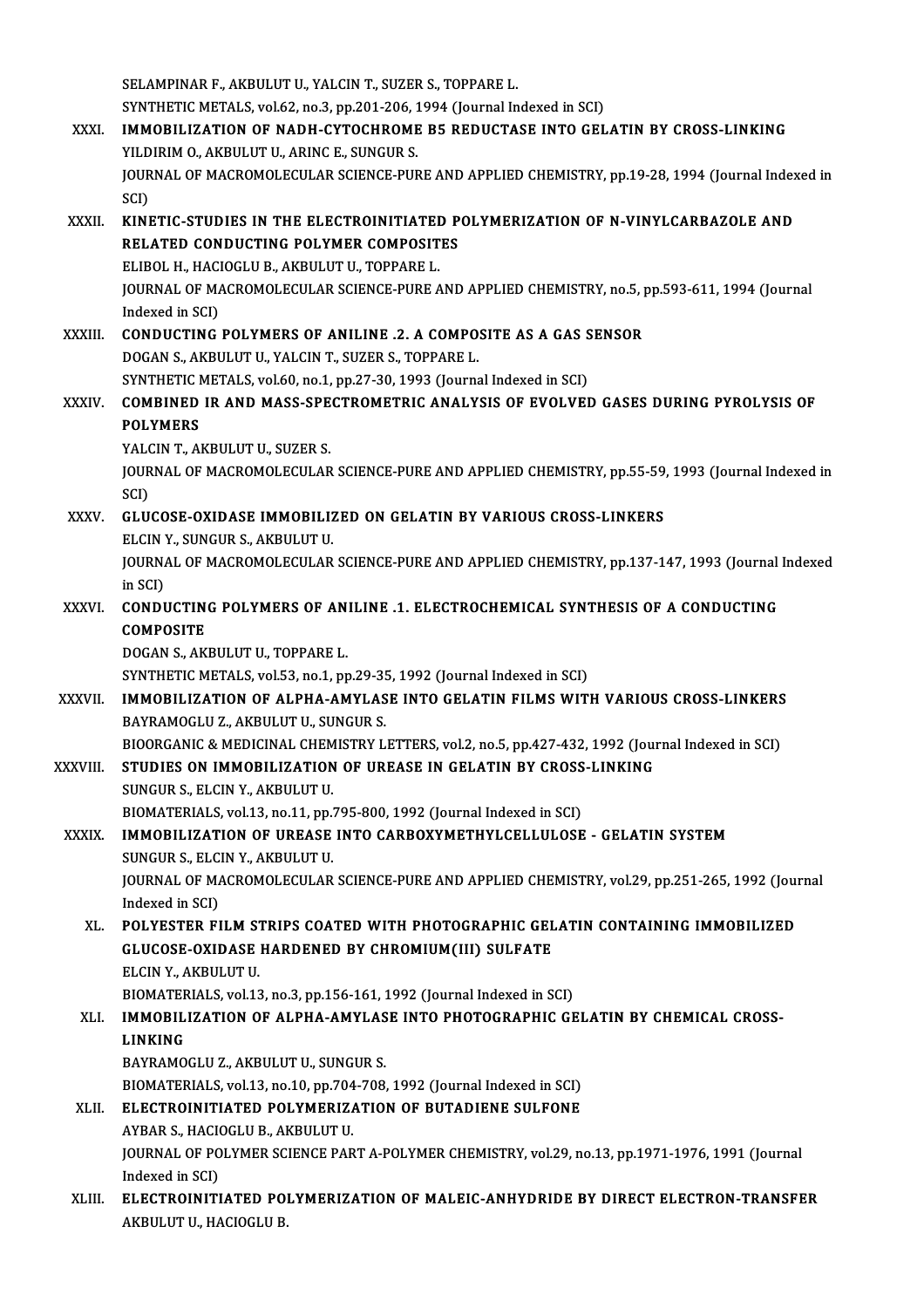JOURNAL OF POLYMER SCIENCE PART A-POLYMER CHEMISTRY, vol.29, no.2, pp.219-224, 1991 (Journal Indexed<br>in SCD **j**OURN<sub>4</sub><br>in SCI)<br>CHARA

JOURNAL OF POLYMER SCIENCE PART A-POLYMER CHEMISTRY, vol.29, no.2, pp.219-224, 1991 (Journal Inde<br>in SCI)<br>XLIV. CHARACTERIZATION OF ELECTROINITIATED AND RADIATION POLYMERIZED POLY(BUTADIENE<br>SIH FONE) in SCI)<br>CHARACTE<br>SULFONE)<br>HACIOCLU E CHARACTERIZATION OF ELECTROINITIATED AND RADIATION<br>SULFONE)<br>HACIOGLU B., SUZER S., AKBULUT U., TOPPARE L., AYBAR P., UTLEY J.<br>JOUPMAL OF MACROMOLECIU AR SCIENCE CHEMISTRY pp.220,245 SULFONE)<br>HACIOGLU B., SUZER S., AKBULUT U., TOPPARE L., AYBAR P., UTLEY J.<br>JOURNAL OF MACROMOLECULAR SCIENCE-CHEMISTRY, pp.329-345, 1991 (Journal Indexed in SCI)<br>POLYMERIZATION OF MALEIC ANHYDRIDE INITIATED BY IMIDAZOLE HACIOGLU B., SUZER S., AKBULUT U., TOPPARE L., AYBAR P., UTLEY J.<br>JOURNAL OF MACROMOLECULAR SCIENCE-CHEMISTRY, pp.329-345, 1991 (Jou<br>XLV. POLYMERIZATION OF MALEIC-ANHYDRIDE INITIATED BY IMIDAZOLE<br>HACIOGLU B., AKBULUT U. **JOURNAL OF MACROMOLE<br>POLYMERIZATION OF M<br>HACIOGLU B., AKBULUT U.<br>JOUPNAL OF MACROMOLE** POLYMERIZATION OF MALEIC-ANHYDRIDE INITIATED BY IMIDAZOLE<br>HACIOGLU B., AKBULUT U.<br>JOURNAL OF MACROMOLECULAR SCIENCE-CHEMISTRY, pp.53-58, 1991 (Journal Indexed in SCI)<br>POLYESTER ELLM STRIBS COATED WITH BHOTOCRABHIC CELATIN HACIOGLU B., AKBULUT U.<br>JOURNAL OF MACROMOLECULAR SCIENCE-CHEMISTRY, pp.53-58, 1991 (Journal Indexed in SCI)<br>XLVI. POLYESTER FILM STRIPS COATED WITH PHOTOGRAPHIC GELATIN CONTAINING IMMOBILIZED<br>INVERTASE **JOURNAL OF 1<br>POLYESTER<br>INVERTASE** POLYESTER FILM STRIPS COATED WI<br>INVERTASE<br>AKBULUT U., SUNGUR S., PEKYARDIMCI S.<br>JOUPNAL OF MACROMOLECULAR SCIENC INVERTASE<br>AKBULUT U., SUNGUR S., PEKYARDIMCI S.<br>JOURNAL OF MACROMOLECULAR SCIENCE-CHEMISTRY, pp.239-247, 1991 (Journal Indexed in SCI) AKBULUT U., SUNGUR S., PEKYARDIMCI S.<br>JOURNAL OF MACROMOLECULAR SCIENCE-CHEMISTRY, pp.239-247, 1991 (Journal Indexed in SC<br>XLVII. ELECTROINITIATED COPOLYMERIZATION OF INDENE WITH BETA-METHOXYSTYRENE **JOURNAL OF MACROMOLECULAR SCIENCE-CHEMISTR<br>ELECTROINITIATED COPOLYMERIZATION OF IN:<br>AKBULUT U., KHURSHID A., HACIOGLU B., TOPPARE L.**<br>POLYMER 179<sup>1</sup> 21, no 7, nn 1342-1346-1999 (Journal L ELECTROINITIATED COPOLYMERIZATION OF INDENE WITH B<br>AKBULUT U., KHURSHID A., HACIOGLU B., TOPPARE L.<br>POLYMER, vol.31, no.7, pp.1343-1346, 1990 (Journal Indexed in SCI)<br>ELECTRO INITIATED POLYMERIZATION OF RIS (3.4.6 TRIRRC AKBULUT U., KHURSHID A., HACIOGLU B., TOPPARE L.<br>POLYMER, vol.31, no.7, pp.1343-1346, 1990 (Journal Indexed in SCI)<br>XLVIII. ELECTRO-INITIATED POLYMERIZATION OF BIS-(2,4,6-TRIBROMOPHENOXO) ETHYLENEDIAMINE<br>COPPER(II) COMBLEY POLYMER, vol.31, no.7, pp.1343-1346, 1990 (Journal Indexed in SCI)<br>ELECTRO-INITIATED POLYMERIZATION OF BIS-(2,4,6-TRIBROMOPHENOXO) ETHYLI<br>COPPER(II) COMPLEX IN DMF AND ITS KINETIC-STUDY BY CYCLIC VOLTAMMETRY<br>TOPPARE L. TUK ELECTRO-INITIATED POLYMERIZATION OF BIS-(2,4,6<br>COPPER(II) COMPLEX IN DMF AND ITS KINETIC-STUI<br>TOPPARE L., TUKER L., YIGIT S., KISAKUREK D., AKBULUT U.<br>FUROPEAN POLYMER JOURNAL .yol 26, no 2, np 355, 250, 10 COPPER(II) COMPLEX IN DMF AND ITS KINETIC-STUDY BY CYCLIC VOLTAMME<br>TOPPARE L., TUKER L., YIGIT S., KISAKUREK D., AKBULUT U.<br>EUROPEAN POLYMER JOURNAL, vol.26, no.3, pp.255-259, 1990 (Journal Indexed in SCI)<br>ELECTROINITIATED TOPPARE L., TUKER L., YIGIT S., KISAKUREK D., AKBULUT U.<br>EUROPEAN POLYMER JOURNAL, vol.26, no.3, pp.255-259, 1990 (Journal Indexed in SCI)<br>XLIX. ELECTROINITIATED POLYMERIZATION OF BIS(TRIBROMOPHENOXO)-N,N,N',N'-<br>TETPAMETUV EUROPEAN POLYMER JOURNAL, vol.26, no.3, pp.255-259, 1990 (J<br>ELECTROINITIATED POLYMERIZATION OF BIS(TRIBROMO<br>TETRAMETHYLETHYLENEDIAMINE COPPER(II) COMPLEX<br>AKPIH UT U. SACAK M. KISAKUPEK D. TOPPAPE I ELECTROINITIATED POLYMERIZATION OF BIS<br>TETRAMETHYLETHYLENEDIAMINE COPPER(II<br>AKBULUT U., SACAK M., KISAKUREK D., TOPPARE L.<br>PRITISH POLYMER JOURNAL .vol 22, no.1, nn 65, 71. TETRAMETHYLETHYLENEDIAMINE COPPER(II) COMPLEX<br>AKBULUT U., SACAK M., KISAKUREK D., TOPPARE L.<br>BRITISH POLYMER JOURNAL, vol.22, no.1, pp.65-71, 1990 (Journal Indexed in SCI)<br>ELECTROINITIATED POLYMERIZATION OF N VINYLCARRAZOL AKBULUT U., SACAK M., KISAKUREK D., TOPPARE L.<br>BRITISH POLYMER JOURNAL, vol.22, no.1, pp.65-71, 1990 (Journal Indexed in SCI)<br>L. ELECTROINITIATED POLYMERIZATION OF N-VINYLCARBAZOLE BY DIRECT ELECTRON-TRANSFER<br>SACAK M. AKBU BRITISH POLYMER JOURNAL, vol22, 1<br><mark>ELECTROINITIATED POLYMERIZA</mark><br>SACAK M., AKBULUT U., HACIOGLU B.<br>JOURNAL OF MACROMOLECULAR SCI ELECTROINITIATED POLYMERIZATION OF N-VINYLCARBAZOLE BY DIRECT ELECTRON-TRANSFI<br>SACAK M., AKBULUT U., HACIOGLU B.<br>JOURNAL OF MACROMOLECULAR SCIENCE-CHEMISTRY, no.8, pp.1041-1052, 1990 (Journal Indexed in SCI)<br>ELECTROINITIAT SACAK M., AKBULUT U., HACIOGLU B.<br>JOURNAL OF MACROMOLECULAR SCIENCE-CHEMISTRY, no.8, pp.1041-1052, 1990 (Journal Indexed in SCI)<br>LI. ELECTROINITIATED POLYMERIZATION OF ACROLEIN BY DIRECT AND INDIRECT ELECTRON-JOURNAL OF MACROMOLECULAR SCIENCE-CHEMISTRY, no.8, pp<br>ELECTROINITIATED POLYMERIZATION OF ACROLEIN BY I<br>TRANSFER VIA CONTROLLED POTENTIAL ELECTROLYSIS<br>TOPPAPE L. HACIOCLU P. AKPULUTU ELECTROINITIATED POLYMERIZAT<br>TRANSFER VIA CONTROLLED POTE<br>TOPPARE L., HACIOGLU B., AKBULUT U.<br>JOUPNAL OF MACPOMOLECULAR SCIEN TOPPARE L., HACIOGLU B., AKBULUT U.<br>JOURNAL OF MACROMOLECULAR SCIENCE-CHEMISTRY, no.3, pp.317-330, 1990 (Journal Indexed in SCI) LII. ELECTROINITIATED POLYMERIZATION OF ACRYLAMIDE BY DIRECT ELECTRON-TRANSFER JOURNAL OF MACROMOLECULAR SCIEN<br><mark>ELECTROINITIATED POLYMERIZAT</mark><br>HACIOGLU B., AKBULUT U., TOPPARE L.<br>JOUPNAL OF POLYMER SCIENCE BART. JOURNAL OF POLYMER SCIENCE PART A-POLYMER CHEMISTRY, vol.27, no.11, pp.3875-3880, 1989 (Journal Indexed in SCI) HACIOGLU B., A<br>JOURNAL OF PO<br>Indexed in SCI)<br>ELECTROINITI JOURNAL OF POLYMER SCIENCE PART A-POLYMER CHEMISTRY, vol.27, no.11, pp.3875-3880, 1989 (Journal Indexed in SCI)<br>LIII. ELECTROINITIATED POLYMERIZATION OF BIS(4-BROMO-2,6-DICHLOROPHENOXO)N,N,N',N'-<br>TETRAMETHYL ETHYL ENEDIAMI Indexed in SCI)<br>ELECTROINITIATED POLYMERIZATION OF BIS(4-BROMO-2<br>TETRAMETHYLETHYLENEDIAMINE COPPER(II) COMPLEX<br>SACAK M. AKPULUTU, KISAKUPEK D. TOPPAPE I TETRAMETHYLETHYLENEDIAMINE COPPER(II) COMPLEX<br>SACAK M., AKBULUT U., KISAKUREK D., TOPPARE L. POLYMER, vol.30, no.5, pp.928-932, 1989 (Journal Indexed in SCI) SACAK M., AKBULUT U., KISAKUREK D., TOPPARE L.<br>POLYMER, vol.30, no.5, pp.928-932, 1989 (Journal Indexed in SCI)<br>LIV. ELECTROINITIATED POLYMERIZATION OF BIS(TRICHLOROPHENOXO)-TETRAMETHYLETHYLENE<br>DIAMINE COPPER(II) DIAMINE COPPER(II) ELECTROINITIATED POLYMERIZATION OF BIS(TRICHLO<br>DIAMINE COPPER(II)<br>SACAK M., AKBULUT U., KISAKUREK D., TURKER L., TOPPARE L.<br>JOUPNAL OF POLYMER SCIENCE RART A POLYMER CHEMISTRY JOURNAL OF POLYMER SCIENCE PART A-POLYMER CHEMISTRY, vol.27, no.5, pp.1599-1608, 1989 (Journal Indexed in SCI) SACAK M., AKBULUT U., KISAKUREK D., TURKER L., TOPPARE L. JOURNAL OF POLYMER SCIENCE PART A-POLYMER CHEMISTRY, vol.27, no.5, pp.1599-1608, 1989 (Journal Indexed in SCI)<br>LV. POLYMERIZATION OF BIS(TRICHLOROPHENOXO) ETHYLENEDIAMINE COPPER (II) COMPLEX BY<br>ELECTRO OVIDATION Indexed in SCI)<br>POLYMERIZATION OF<br>ELECTRO-OXIDATION<br>VICITS - VISAVUDEV D- 7 ELECTRO-OXIDATION<br>YIGIT S., KISAKUREK D., TURKER L., TOPPARE L., AKBULUT U. EL<mark>ECTRO-OXIDATION</mark><br>YIGIT S., KISAKUREK D., TURKER L., TOPPARE L., AKBULUT U.<br>POLYMER, vol.30, no.2, pp.348-352, 1989 (Journal Indexed in SCI)<br>ELECTROINITIATED POLYMERIZATION OF THE RIS*C*2.6, DIR YIGIT S., KISAKUREK D., TURKER L., TOPPARE L., AKBULUT U.<br>POLYMER, vol.30, no.2, pp.348-352, 1989 (Journal Indexed in SCI)<br>LVI. ELECTROINITIATED POLYMERIZATION OF THE BIS(2,6-DIBROMO-4-CHLOROPHENOXO)-N,N,N',N'-<br>TETRAMETHVI POLYMER, vol.30, no.2, pp.348-352, 1989 (Journal Indexed in SCI)<br>ELECTROINITIATED POLYMERIZATION OF THE BIS(2,6-DIE<br>TETRAMETHYLETHYLENEDIAMINE COPPER (II) COMPLEX<br>AKRIH UT H-SAGAK M-KISAKUREK D-TOPPARE L ELECTROINITIATED POLYMERIZATION OF TH<br>TETRAMETHYLETHYLENEDIAMINE COPPER (<br>AKBULUT U., SACAK M., KISAKUREK D., TOPPARE L.